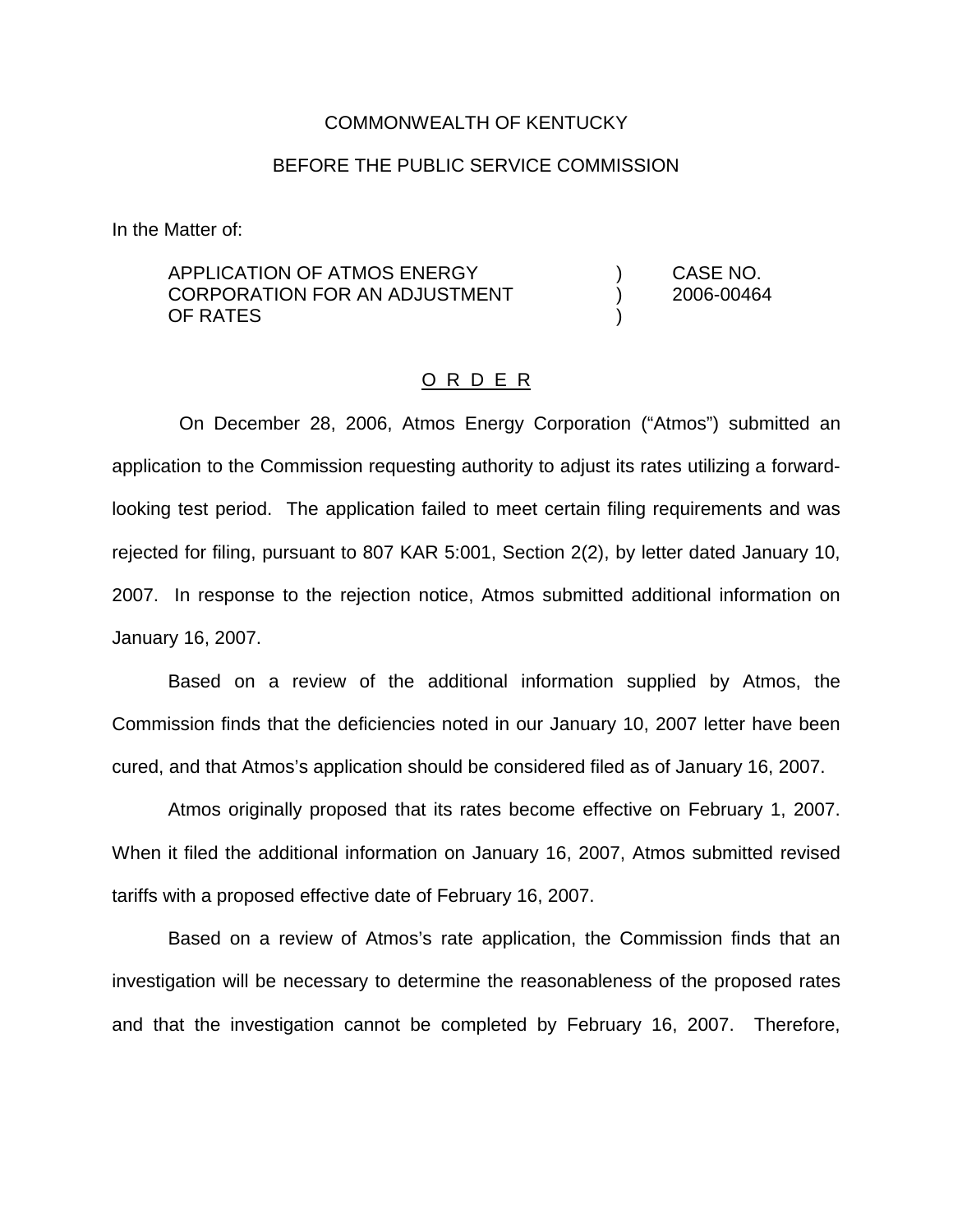pursuant to KRS 278.190(2), the Commission will suspend the effective date of the proposed rates for 6 months.

IT IS THEREFORE ORDERED that:

1. Atmos's application is considered filed as of January 16, 2007.

2. Pursuant to KRS 278.190(2), Atmos's proposed rates are suspended up to and including August 15, 2007.

3. The procedural schedule set forth in Appendix A, which is attached hereto and incorporated herein, shall be followed.

4. All requests for information and responses thereto shall be appropriately indexed. Any request for information by letter from the Commission Staff shall be responded to as if set forth in a Commission Order. All responses shall include the name of the witness who will be responsible for responding to the questions related to the information provided, with copies to all parties of record and 7 copies to the Commission.

5. Any party filing testimony shall file an original and 10 copies.

6. Atmos shall give notice of any hearing in accordance with the provisions set out in 807 KAR 5:011, Section 8(5). At the time publication is requested, Atmos shall forward a duplicate of the notice and request to the Commission.

7. At any public hearing in this matter, neither opening statements nor summarization of direct testimonies shall be permitted.

8. The Commission does not look favorably upon motions for continuance. Accordingly, motions for extensions of time with respect to the schedule herein shall be made in writing and will be granted only upon a showing of good cause.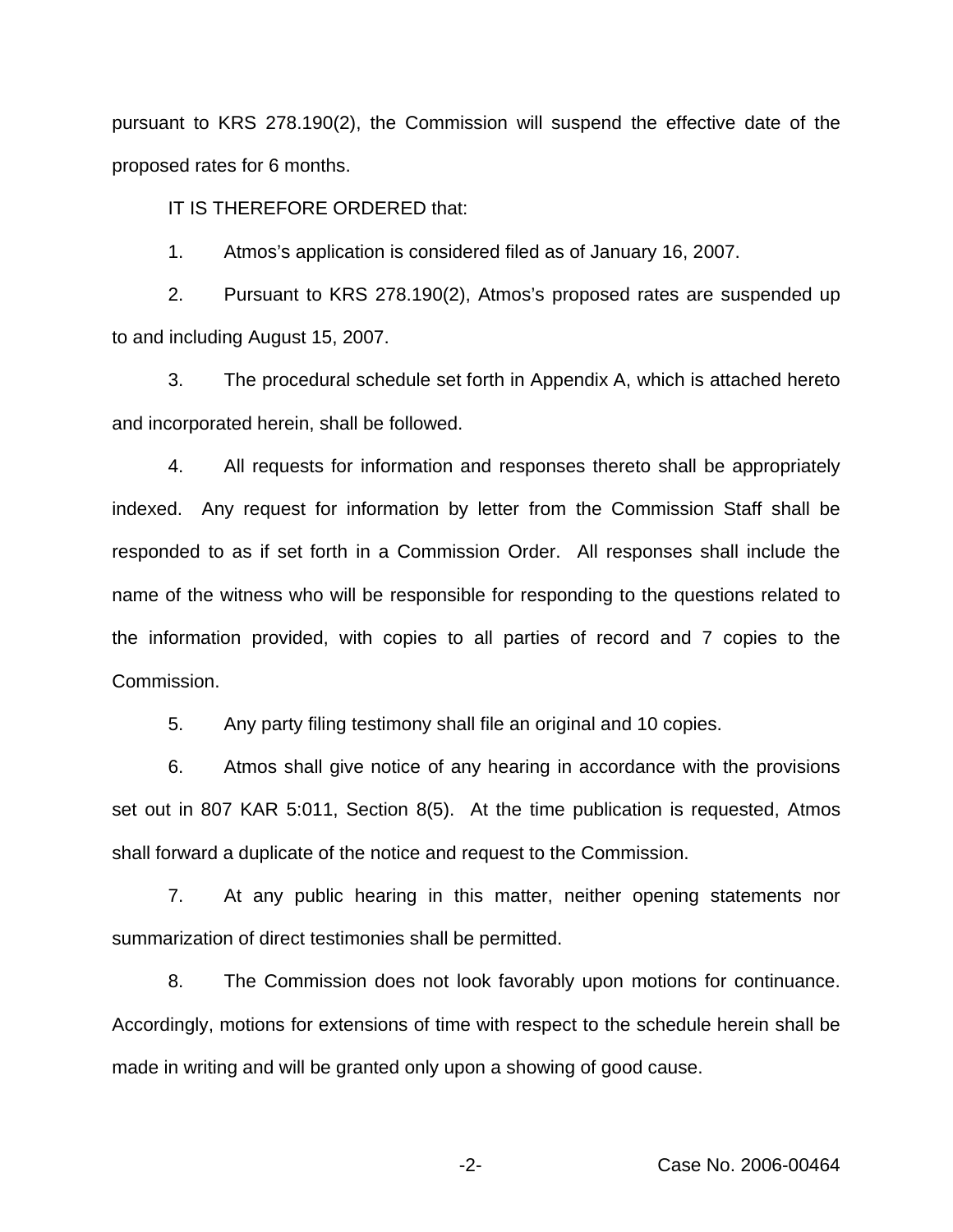9. Nothing contained herein shall prevent the Commission from entering further Orders in this matter.

Done at Frankfort, Kentucky, this 9<sup>th</sup> day of February, 2007.

By the Commission

ATTEST:

Robert a amat for the